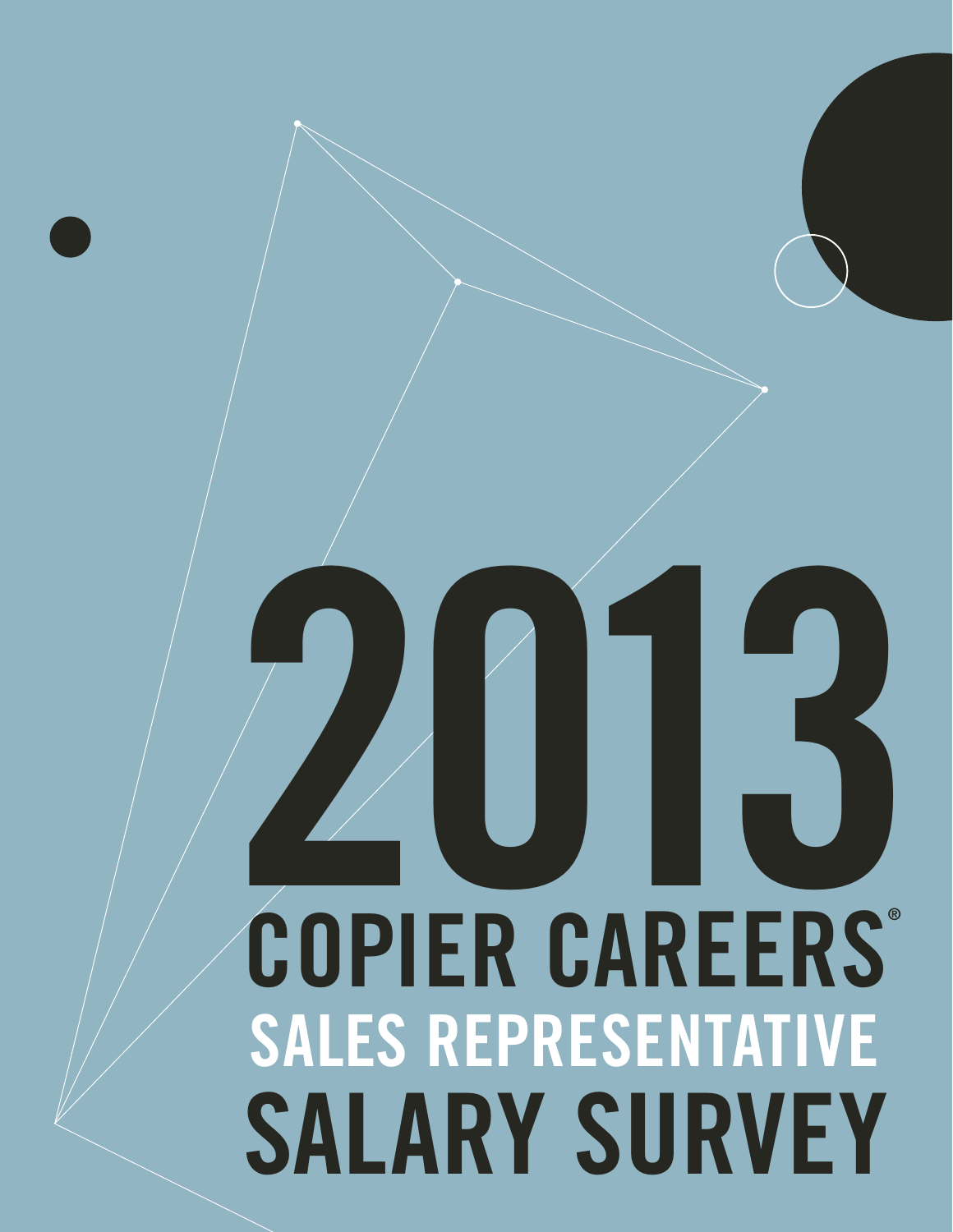

*Over the last several years,* copier dealerships have completely reinvented their business models. Where dealers once served primarily as hardware providers, today the business is all about solutions—the software and professional services that enable organizations to manage their users, documents, and devices. The hardware, while still essential, is in some ways little more than a conduit for these solutions, one of many points of entry into that amorphous infoscape we call "the network".

"The previous five or so years have been rough for a lot of dealerships," says Paul Schwartz, president of Copier Careers. "Between the slumping economy and the transition to a solutions-based business model, this industry has seen significant disruption. The good news is that we've learned a few lessons along the way, and over the past twelve months many of our clients have experienced significant growth because they're now successfully selling and supporting a broad range of solutions."



**1**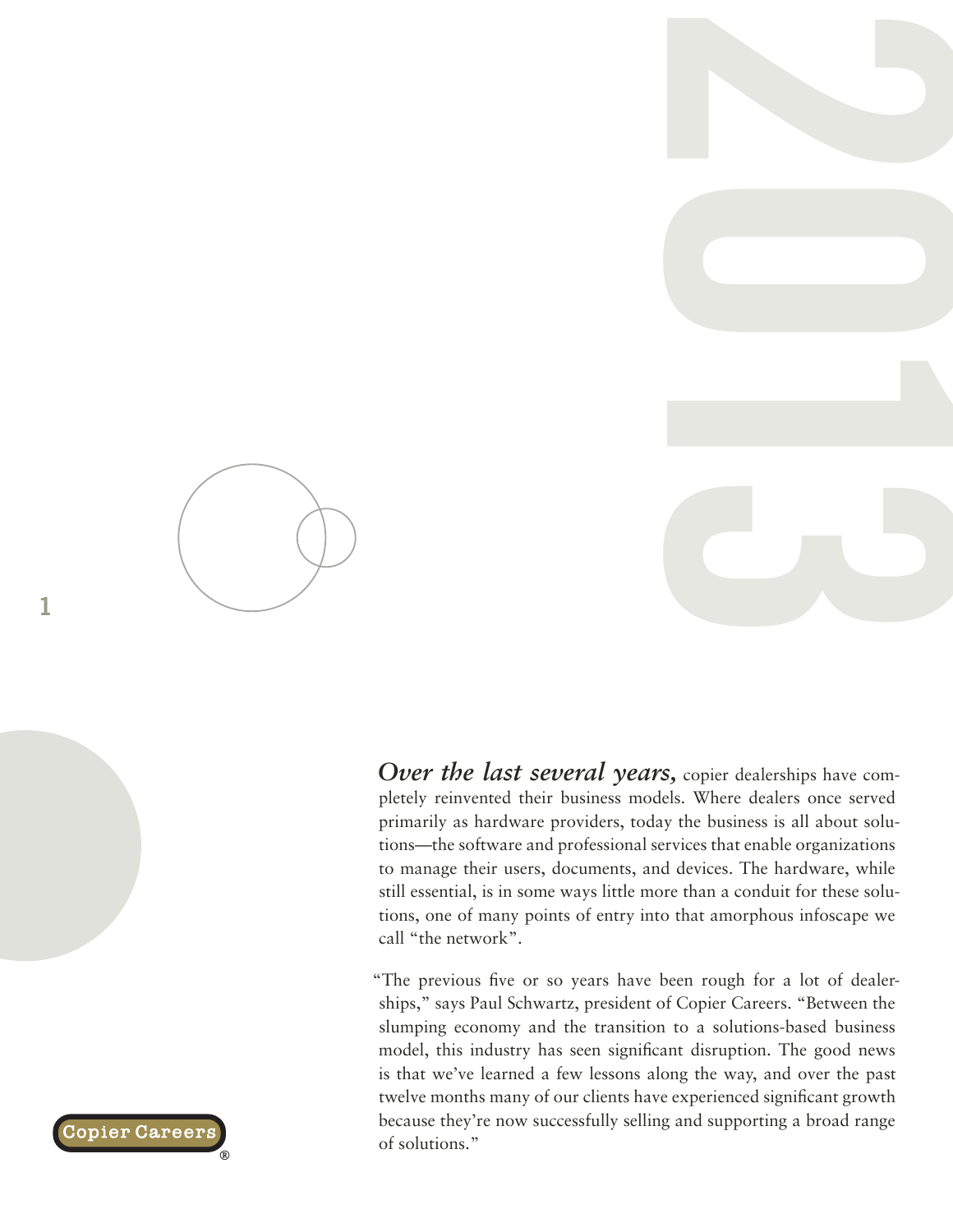*For nearly 30 years,* Copier Careers has helped independent copier dealerships recruit experienced service, sales, and back office professionals. Since 2002, we've been publishing comprehensive yearly salary surveys for copier service technicians, sales managers, and service managers; in 2011 we added a fourth survey for copier sales representatives. This survey of reps, our third annual, reflects the responses of nearly 10,000 copier sales professionals working at dealerships all across the U.S. and beyond.

These respondents work for organizations of all types and sizes, and include people at all levels of professional development. In total, we surveyed 3,688 Account Executives (37%), 1,909 Named Account Managers (19%), 1,001 Senior Account Executives (10%), 999 Major Account Executives (10%), 388 Government Account Managers (4%), 149 National Account Managers (1%), and 1,849 MPS/Solution Sales Reps (19%). This year is the last time we'll be including MPS/Solution Sales Reps as a separate category; in three short years, the category has gone from being a specialty position to becoming a major component of most sales jobs.

Across all job titles, both base pay and commission have increased since 2012. This year's average base pay for all job titles came in at \$48,683. Average commission totaled \$67,569, bringing average compensation for a copier sales professional to \$116,253—an increase of \$2,414 over the previous year. Compensation varies significantly depending on rank and title, with Major Account Managers averaging the highest annual income (\$130,565) and Account Executives averaging the lowest (\$88,881). In between these two extremes, we also have Government Account Managers (\$125,823), National Account Managers (\$121,474), MPS/Solution Sales Reps (\$121,158), Senior Account Managers (\$118,244), and Named Account Managers (\$107,623).

# **9,983**

### **COPIER SALES PROFESSIONALS FROM DEALERSHIPS ALL ACROSS THE UNITED STATES PARTICIPATED IN THIS YEAR'S SALARY SURVEY:**

#### **3,688**

Account Executives (37%)

**1,909** Named Account Managers (19%)

**1,849** MPS/Solution Sales Reps (19%)

**1,001**

Senior Account Executives (10%)

**999** Major Account Managers (10%)

#### **388**

Government Account Managers (4%)

#### **149**

National Account Managers (1%)

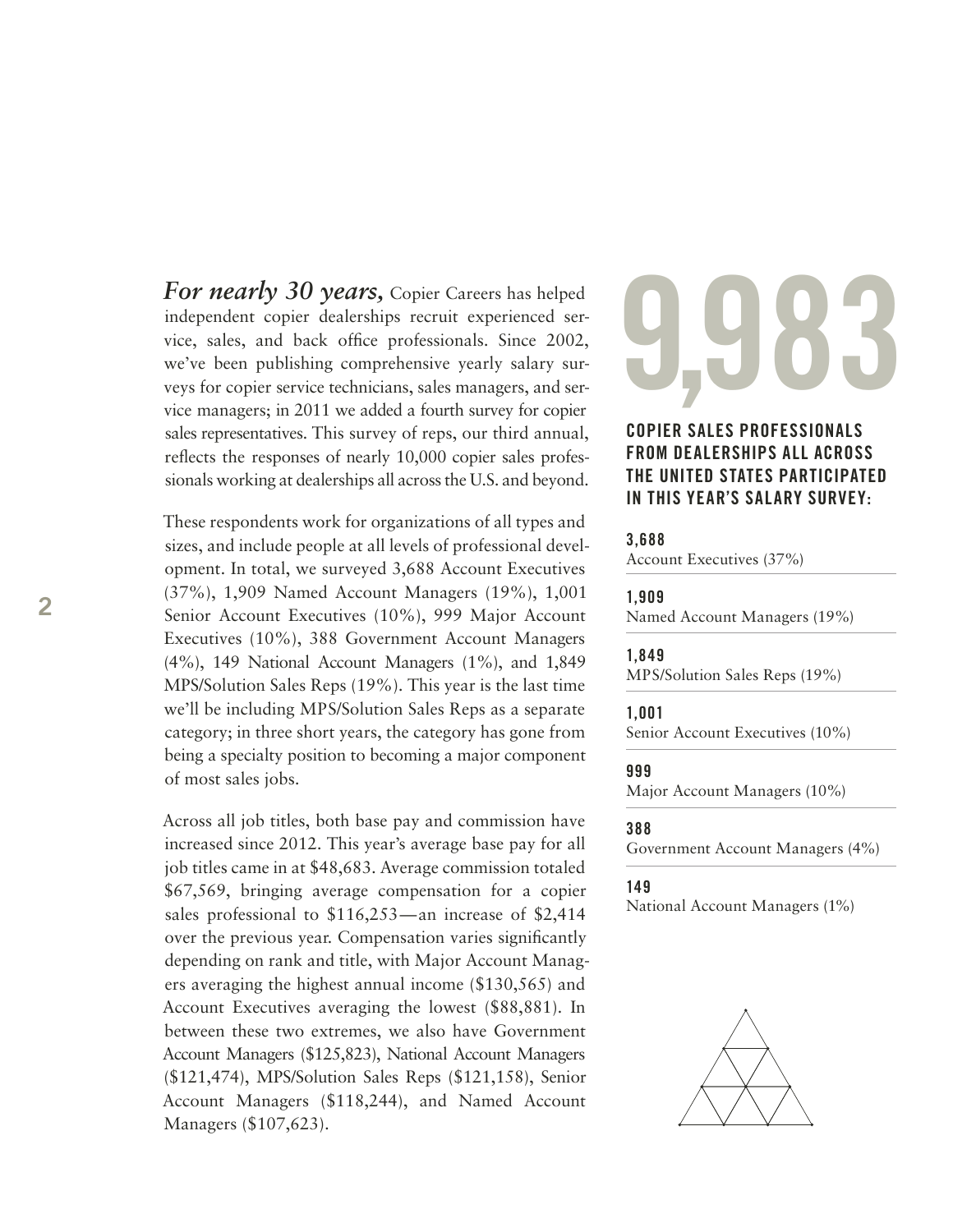## **TOTAL ANNUAL COMPENSATION / 2013**

| Job Title                  | Base     | Commission | Total     |
|----------------------------|----------|------------|-----------|
| <b>Account Executive</b>   | \$25,901 | \$62,980   | \$88,881  |
| Named Account Manager      | \$44,399 | \$63,224   | \$107,623 |
| Senior Account Executive   | \$51,701 | \$66,543   | \$118,244 |
| MPS/Solution Sales Rep     | \$42,160 | \$78,998   | \$121,158 |
| National Account Manager   | \$59,129 | \$62,345   | \$121,474 |
| Government Account Manager | \$62,367 | \$63,456   | \$125,823 |
| Major Account Manager      | \$55,125 | \$75,440   | \$130,565 |

# **INCREASES IN TOTAL COMPENSATION / 2011–2013**

| Job Title                  | 2011      | 2012      | 2013      |
|----------------------------|-----------|-----------|-----------|
| <b>Account Executive</b>   | \$83,757  | \$85,931  | \$88,881  |
| Named Account Manager      | \$103,969 | \$105,579 | \$107,623 |
| Senior Account Executive   | \$115,442 | \$115,897 | \$118,244 |
| MPS/Solution Sales Rep     | \$117,634 | \$120,242 | \$121,158 |
| National Account Manager   | \$118,887 | \$119,866 | \$121,474 |
| Government Account Manager | \$121,765 | \$122,454 | \$125,823 |
| Major Account Manager      | \$125,335 | \$126,906 | \$130,565 |

# **BASE PAY VERSUS COMMISSION / 2013**

Base Commission

| Account Executive          | \$25,901             | \$62,980 |          |  |
|----------------------------|----------------------|----------|----------|--|
| Named Account Manager      | \$44,399<br>\$63,224 |          |          |  |
| Senior Account Executive   | \$51,701             |          | \$66,543 |  |
| MPS/Solution Sales Rep     | \$42,160             | \$78,998 |          |  |
| National Account Manager   | \$59,129             |          | \$62,345 |  |
| Government Account Manager | \$62,367             |          | \$63,456 |  |
| Major Account Manager      | \$55,125             |          | \$75,440 |  |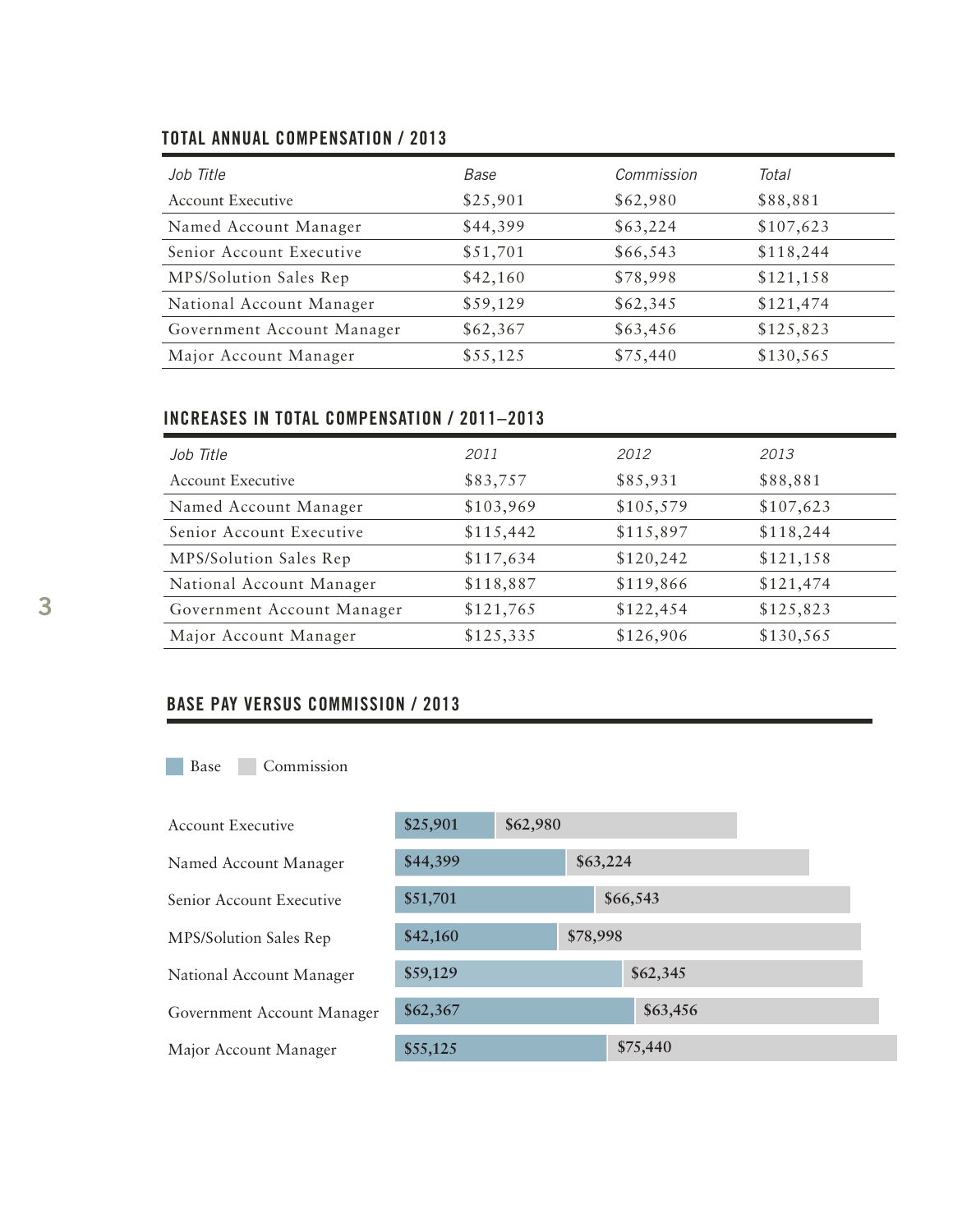

**4** *Commissions and quotas often rise*  together, so it's no surprise that this year's increase in income has been matched by increased quotas for both Account Executives and Named Account Managers, the two positions for which we perform quota tracking. Last year, the average monthly quota for an Account Exec was \$34,231; this year it's \$36,545, an increase of \$2,314. For Named Account Managers, the expectations are higher. Monthly quotas averaged out at \$57,812, an increase of \$3,590 since 2012.

> "I have definitely seen quotas going up," says Jessica Crowley, Director of Recruiting for Copier Careers. Last year, the average monthly quota for an entry level rep was under 35k, and now we're seeing that number ramp up closer to 40k. It's a clear indication of how successful people have been at selling solutions, and of how management's expectations are rising in response to that success."

# **\$36,545**

### **IS THE AVERAGE MONTHLY QUOTA FOR A COPIER ACCOUNT EXECUTIVE**

**\$57,812**

**IS THE AVERAGE MONTHLY QUOTA FOR A NAMED ACCOUNT MANAGER**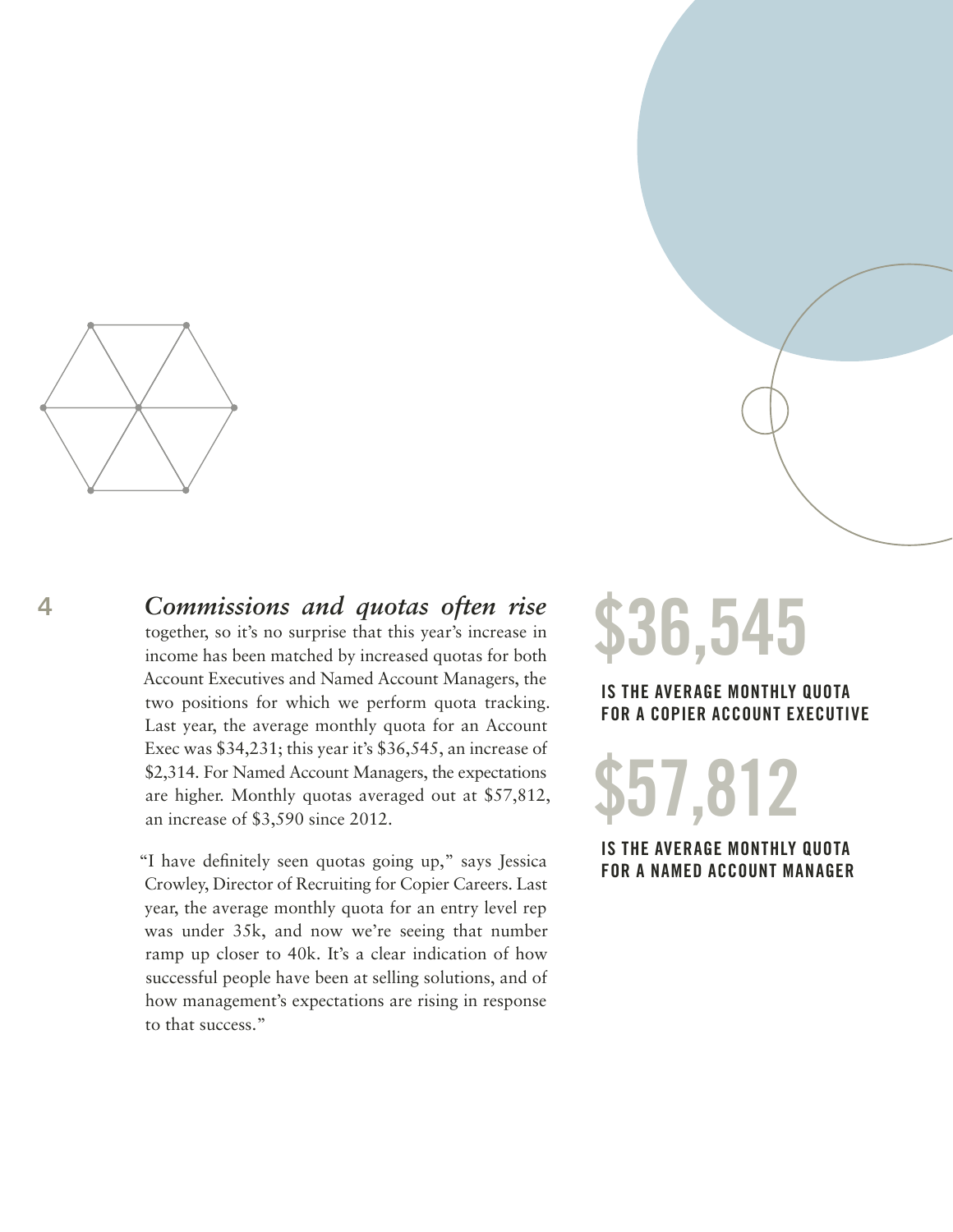**WE HAVE MANY CLIENTS WHO ARE GROWING 100, 200, EVEN 300 PERCENT A YEAR, AND IT'S ALL HAPPENING ORGANICALLY.**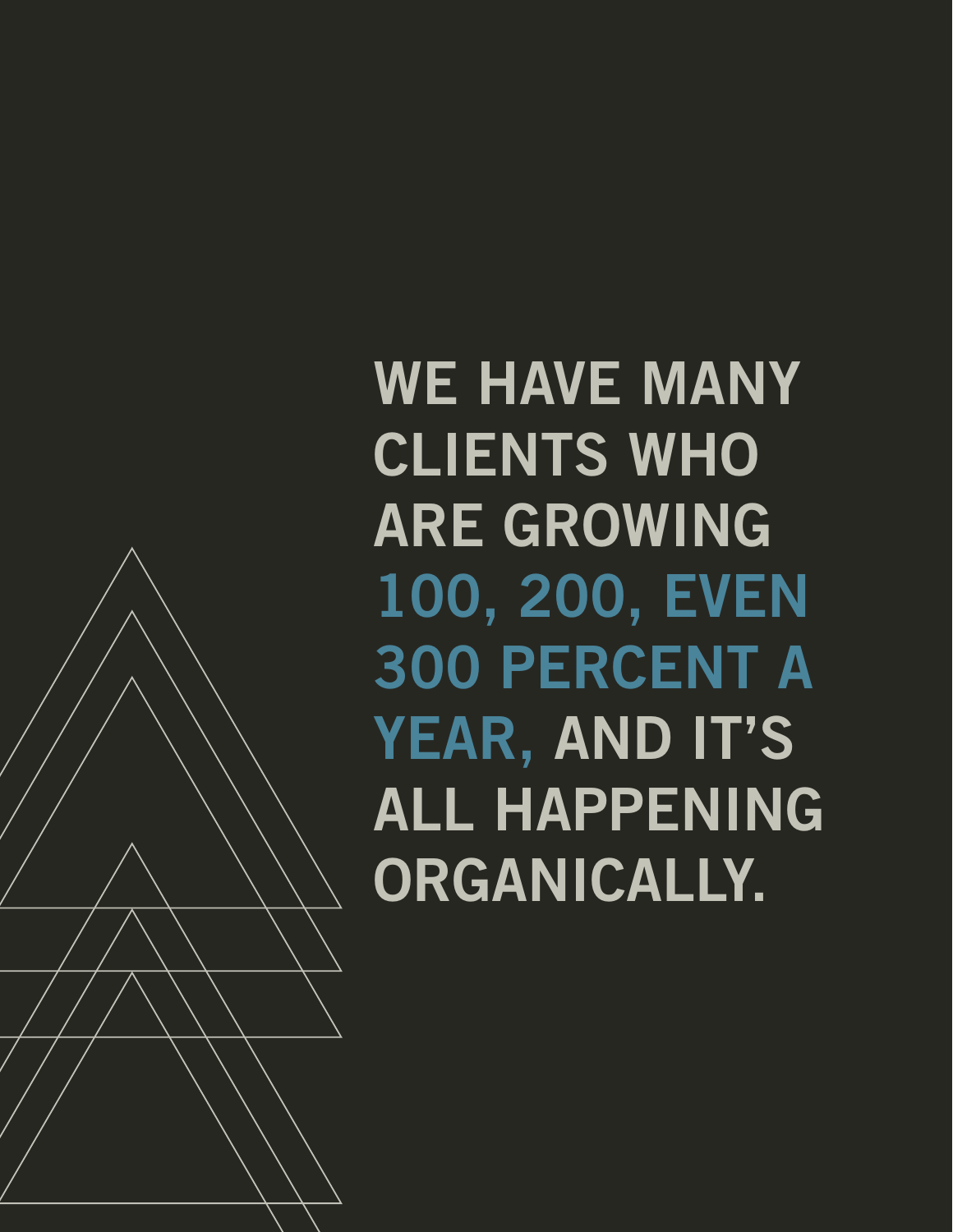**Every profitable dealership** is the result of successful collaboration between sales, service, and the back office; however, when it comes to solutions, the sales department deserves an extra round of applause for seeing the potential early on and continuing to lead the way over these past several years.

"These days, a small sale isn't just a small sale," says Schwartz. "It's a foot in the door. The sale could be a piece of hardware like an MFP or a printer, but it could also be a less tangible product like electronic document management or storage. With time, that one small sale can lead to the dealership providing a full—and very profitable—array of solutions. We have many clients who are growing 100, 200, even 300 percent a year, and it's all happening organically as they sell an ever-expanding range of services to their traditional client base."

One common issue we've seen in recent years is that the ability of the sales department to push solutions has often outpaced both the service department's capacity to support these technologies and the back office's ability to account for them and ensure appropriate pricing. Many dealerships are still working out their formulas; however, these strong growth numbers suggest that all three departments have made big strides since 2012.

Even for successful dealerships, however, recruiting top sales reps can be an almost insurmountable challenge. The very thing that makes reps desirable to new employers—the ability to consistently exceed quota and make a great living—is the exact same thing that makes reps reluctant to accept a position with a new employer. To attract successful reps, employers have to convince them that starting over will pay off. One of the few ways employers can make a compelling case is by offering a broader array of solutions than their competitors do.

"If reps feel that their current employers aren't offering a full range of solutions, then they know they're leaving money on the table," says Crowley. "And that's a pretty good reason for a sales professional to make a change."